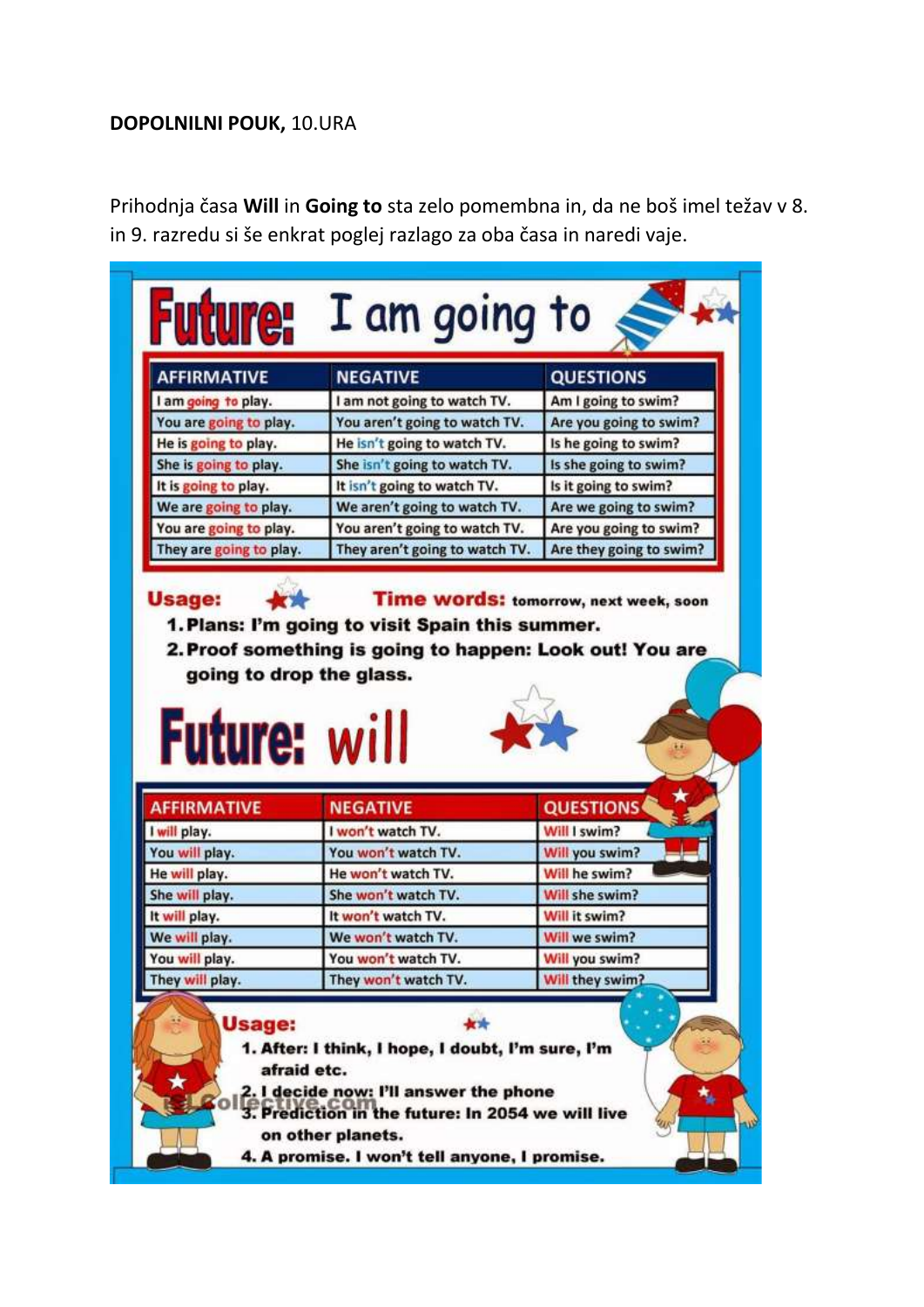Pri tej vaji uporabi čas Going to in glagole, ki so na sredini naloge. V prazne kroge napiši P – za napoved in I – za namen.

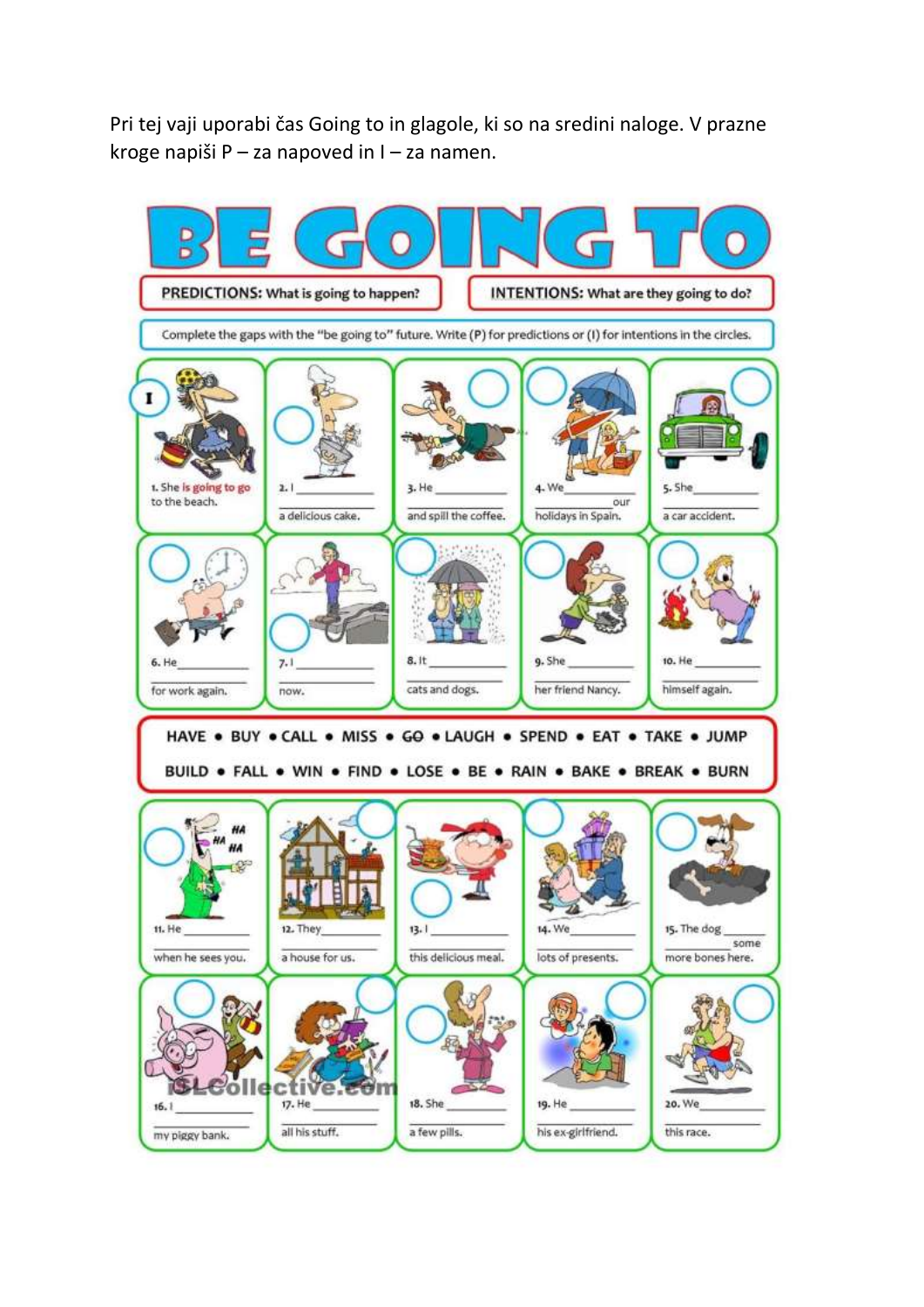Tukaj uporabi Will in zopet vstavljaj glagole, ki so zapisani na začetku naloge.